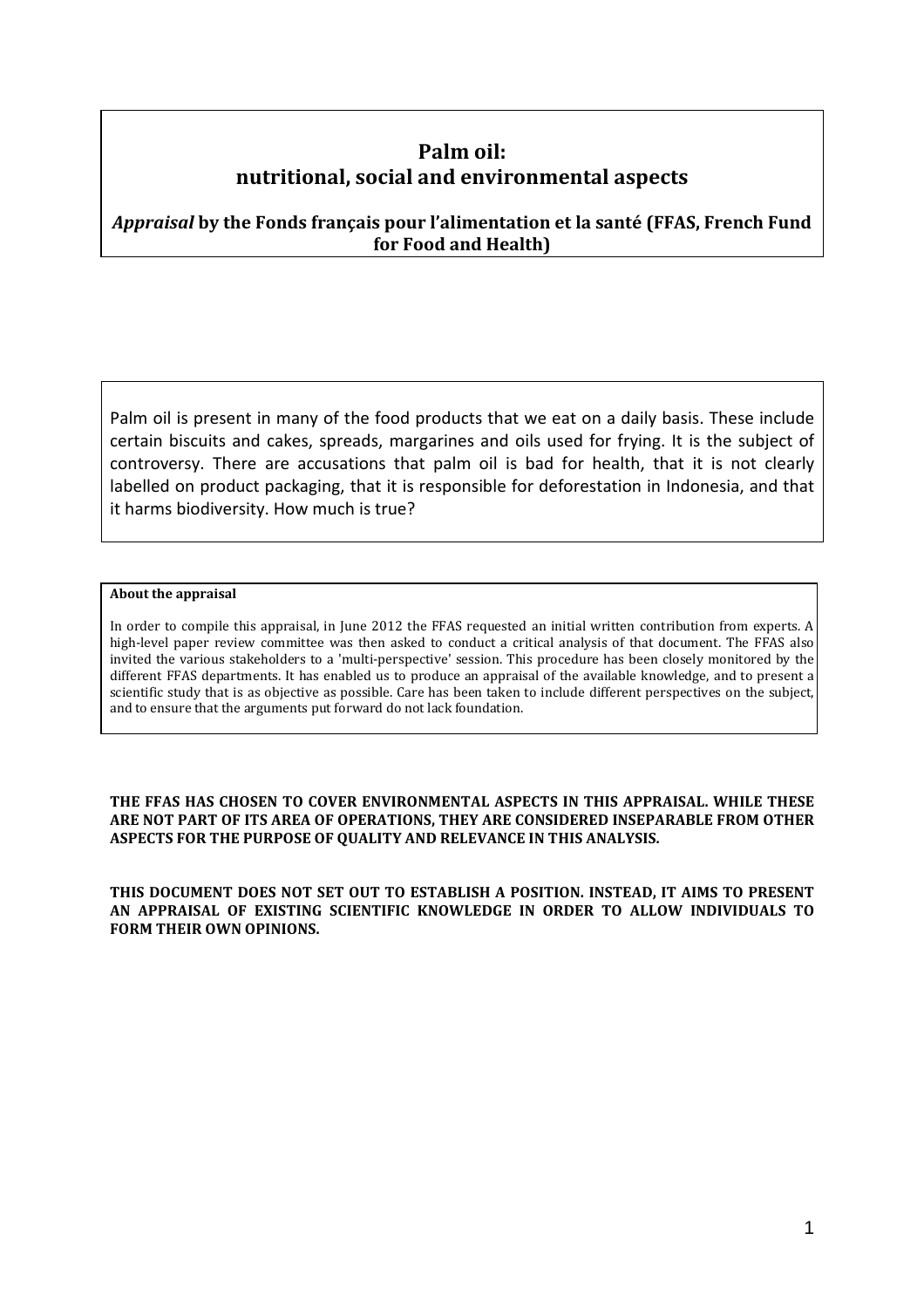### **I - WHAT WE NEED TO KNOW ABOUT PALM OIL**

# **A solid fat**

Palm oil is produced from the pulp of the fruit of the oil palm. Like palm kernel oil, copra oil (produced from coconut), and cocoa butter, palm oil is a solid fat. This means that it is solid at room temperature. As such, it is rich in saturated fats (around 50%) and especially, as the name implies, in palmitic acid. For this reason, its nutritional value is subject to debate.

Crude palm oil is known as 'red palm oil' on account of its colour. This is linked to its high carotenoid content. In Europe, palm oil is usually sold and consumed in its refined form, i.e. after it has been bleached and deodorised.

# **A global sector dependent on the South**

The oil palm is cultivated exclusively in humid tropical regions. There, it represents a significant source of currency for local economies. It is also important for export and as a primary material for local industry.

Today, the majority of palm oil production is supplied by two countries: Indonesia and Malaysia. These two countries alone account for 87% of world supplies. Consumption is highest in countries of the South. This is due to demographic growth and higher living standards in emerging countries with large populations such as India, Indonesia and China. European consumption accounts for 12% of the world total (the population of Europe represents 8% of the world population); the US consumption accounts for 3%.<sup>1</sup>

### **A known and predictable increase**

World fat consumption per capita has more than doubled in 35 years, rising from 11kg per year in 1976 to 24.7kg in 2009. Production is expected to double between now and  $2050<sup>1</sup>$  despite concerns about the increase in consumption per capita, and about the role played by biofuels (Corley, 2009).

World rates have been on the increase for over a decade.<sup>1</sup> This explains the unprecedented boom among cultivators in the South and in agroindustry. Furthermore, since 2008, parallels have been noted in the development both of vegetable oils that could be used for biodiesel and of crude oil (Jacquemard, 2011).

### **Multiple uses**

Palm oil may be substituted for most other vegetable oils. It has very many uses throughout the world.

- The food industry accounts for 80% of its use: in cooking oils, margarine, fats for baking, pastries and all kinds of food preparation.
- Oleochemistry accounts for 19%: in cosmetics, soaps, lubricants and oils, candles, pharmaceutical products, leather, surfactants, agrochemistry, paints and glosses, and electronics.
- Biodiesel accounts for the other 1%.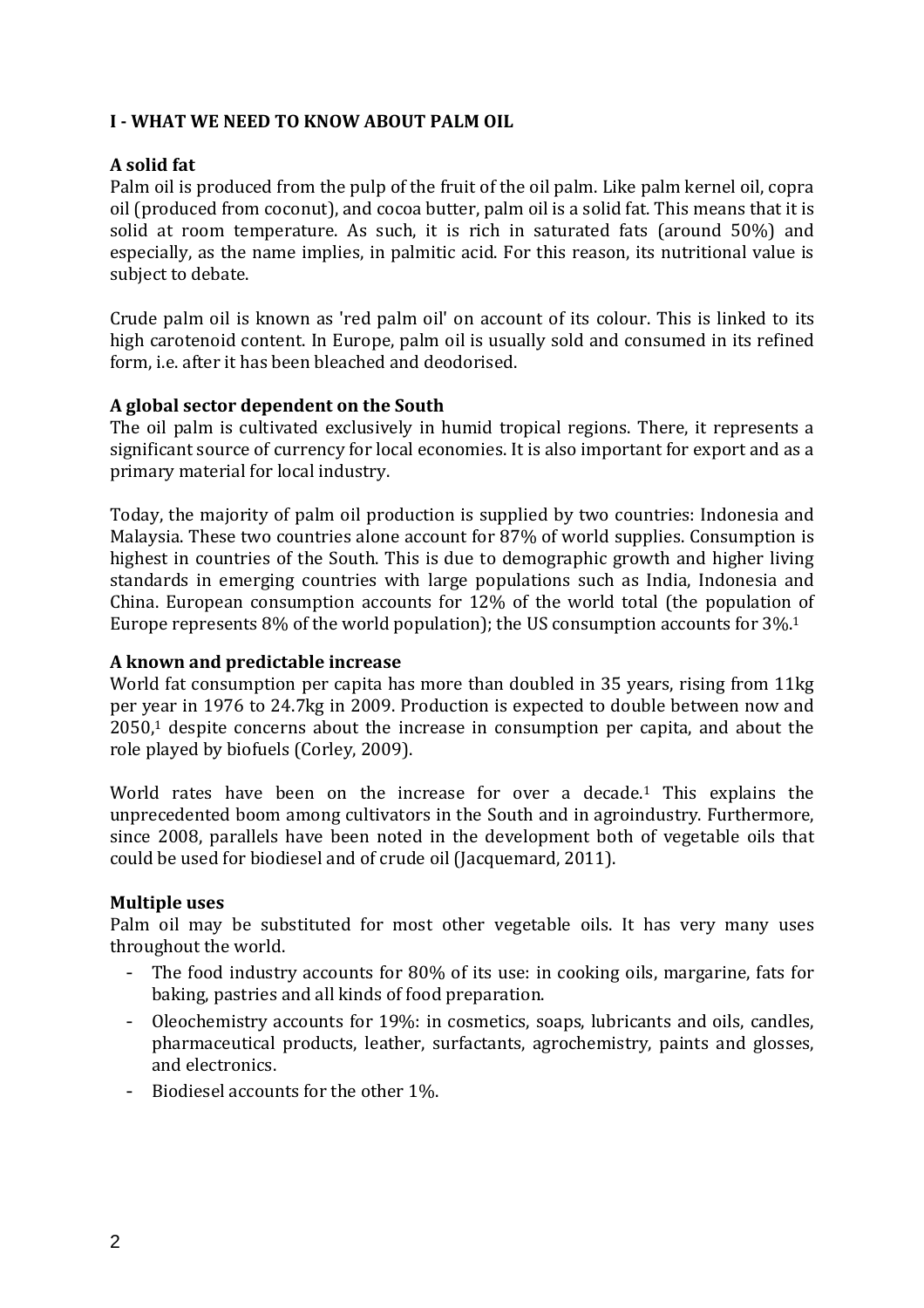### **II - OVERVIEW OF KNOWN FACTS**

#### **Nutritional aspects**

#### *Composition*

Like all oils, liquid or solid, crude and refined palm oil contains almost 100 % lipids, mainly in the form of triglycerides. These are molecules derived from glycerol with three attached fatty acids. The proportion of saturated fatty acids is around 50 % (Table 1). The unsaturated fatty acids are of the cis configuration.<sup>2</sup>

| - Saturated fatty acids           | $45 - 55$ |               |
|-----------------------------------|-----------|---------------|
| Lauric acid C12:0                 |           | ~< 0.5        |
| Myristic acid C14:0               |           | $0.5 - 2$     |
| Palmitic acid C16:0               |           | $39.5 - 47.5$ |
| Stearic acid C18:0                |           | $3.5 - 6$     |
| - Monounsaturated fatty acids     | $38 - 45$ |               |
| Oleic acid $C18:1$ n-9            |           | $36 - 44$     |
| - Polyunsaturated fatty acids     | $9 - 12$  |               |
| Linoleic acid C18:2 n-9           |           | $9 - 12$      |
| $\alpha$ Linolenic acid C18:3 n-3 |           | ~< 0.5        |

#### **Table 1 Fatty acid content (%) in standard palm oil**

Fatty acids are either essential or non-essential depending on whether they can be biosynthesized in sufficient quantity by the body. In humans, only  $\alpha$ -linolenic acid and linoleic acid are strictly essential. This is because they are not synthesized by the body and, consequently, must be supplied entirely from food. Palmitic and oleic acids account for the majority of fatty acids present in palm oil. They are non-essential fatty acids.

Annex 2 shows the composition of palm oil and the other main vegetable oils: soya, rapeseed, sunflower and olive.

A particular feature of palm oil concerns the structure of its triglycerides, i.e. the position of the fatty acids on the glycerol. Only 11% of palmitic acid is at the 2-position, meaning in a central position allowing maximum absorption without hydrolysis by lipases. Most of the saturated fatty acids (87%) of palm oil are in the peripheral 1 and 3 positions. This subjects them to lipase action. They then become free fatty acids. These can, in part, be eliminated in the intestine if they occur in small quantities, and in the presence of calcium in large quantities that is simultaneously present in the digestive tract. They can then form insoluble soaps that precipitate.

Alongside the principal glyceridic constituents, crude palm oil contains 'minor' compounds: vitamin E, carotenoids, phytosterols and phenolic compounds. All vegetable oils contain vitamin E in varying amounts and different forms. Palm oil has the distinctive feature of largely containing tocotrienols (up to 500 mg/kg crude oil) and tocopherols, especially in alpha form (150 to 200 mg/kg) with the highest vitamin E activity. The refining process causes only minimal vitamin E loss. During heating, tocopherol contents decrease in varying degrees depending on the conditions such as heat intensity. Levels can fall to 40% after ten cycles of frying potatoes.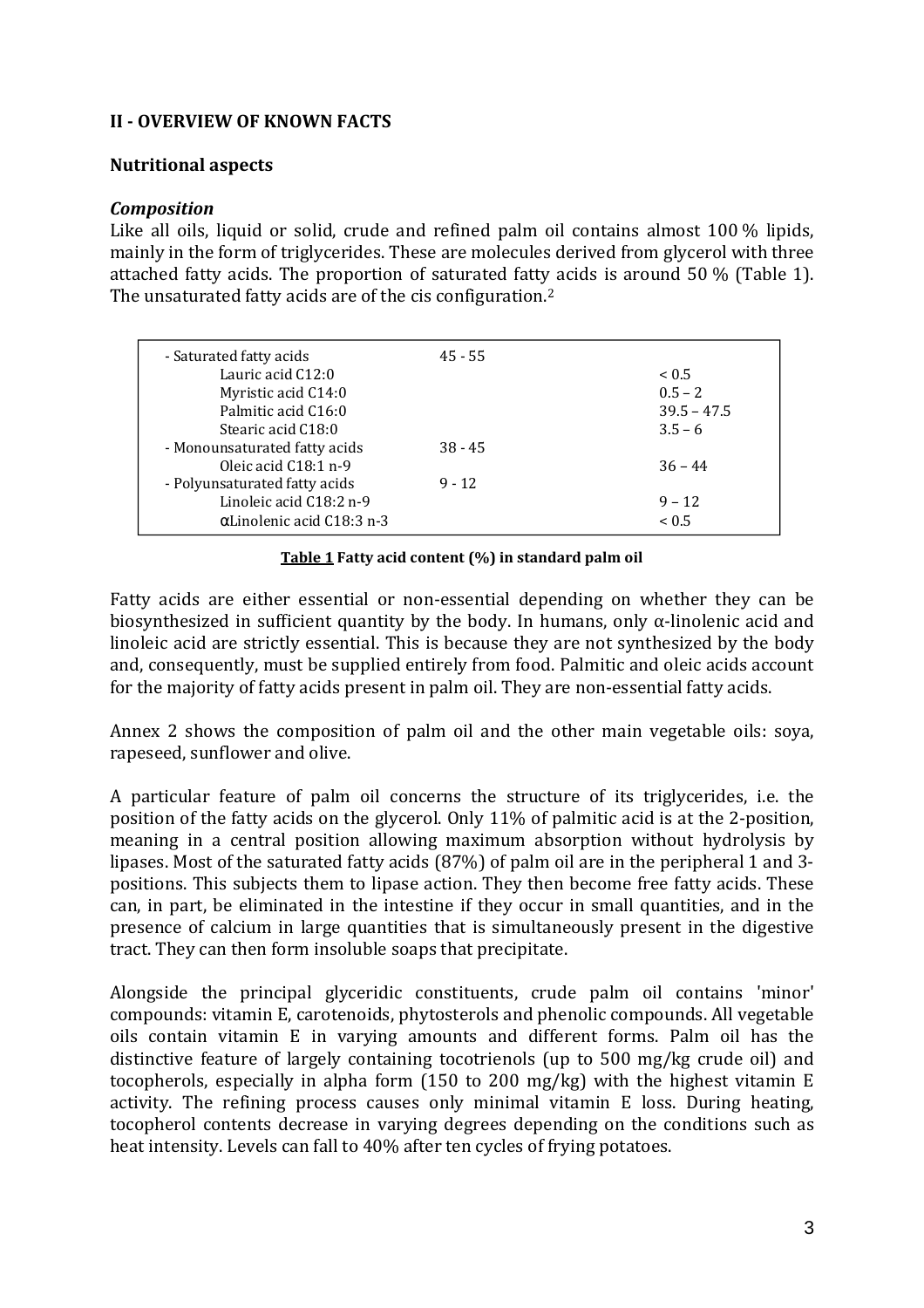The pronounced red colour of crude palm oil is due to its particular richness in carotenoids (55 to 2000 mg/kg). Other crude vegetable oils contain much less: around 100 mg/kg. However, the red pigments are removed during the refining process, with bleaching and deodorisation.

Palm oil contains a few phytosterols (40 to 90 mg/100 g) although to a lesser degree than the more unsaturated oils. Finally, palm oil contains phenolic acids (*p*-coumaric, *p*hydroxybenzoic and ferulic) which have anti-oxidant properties. However, these are present in numerous other foods.

### **Effects on plasma lipids**

In humans, saturated fatty acids always contribute to raising cholesterol levels, with differing effects depending on the length of their chain. The effects of palm oil on lipid parameters must be considered in this context. Over 25 studies have been published on the effects of palm oil on plasma lipids.

Because it contains high amounts  $(\sim 50\%)$  saturated fatty acids, mainly palmitic acid, palm oil increases LDL cholesterol to an extent similar to that of other oils that are, however, less rich in saturated fatty acids. The rate at which palm oil raises LDL cholesterol is lower than that of oils richer in saturated fatty acids (coconut oil), and of partially hydrogenated vegetable fats. It also raises HDL cholesterol to a limited degree, more so than oils less rich in saturated fatty acids. There have been studies of the effects specific to minor compounds. It is well known that tocotrienols reduce endogenous synthesis of cholesterol.

These effects of palm oil on plasma lipids are in line with the vascular effects that could be attributed to them (cf. below).

SFA: saturated fatty acid UFA: unsaturated fatty acid MUFA: monounsaturated fatty acid PUFA: polyunsaturated fatty acid TFA: trans fatty acid HDL: high density lipoprotein LDL: low density lipoprotein

# **Technological aspects** *Structure and functions*

The functions of fats are directly linked to the structure of their principal constituents: i.e. triglycerides. This refers to the nature of the fatty acids and their position on the glycerol. These factors determine the physical properties of fats, such as fusion and solidification, and the chemical properties, especially stability.

Depending on the conditions, fats liquefy or solidify in varying and variable crystalline forms (polymorphism). Polymorphism is the result of the spatial distribution of triglyceride molecules. There are two main categories of crystalline forms. On the one hand, there are those that correspond to a dense and compact arrangement of chains. On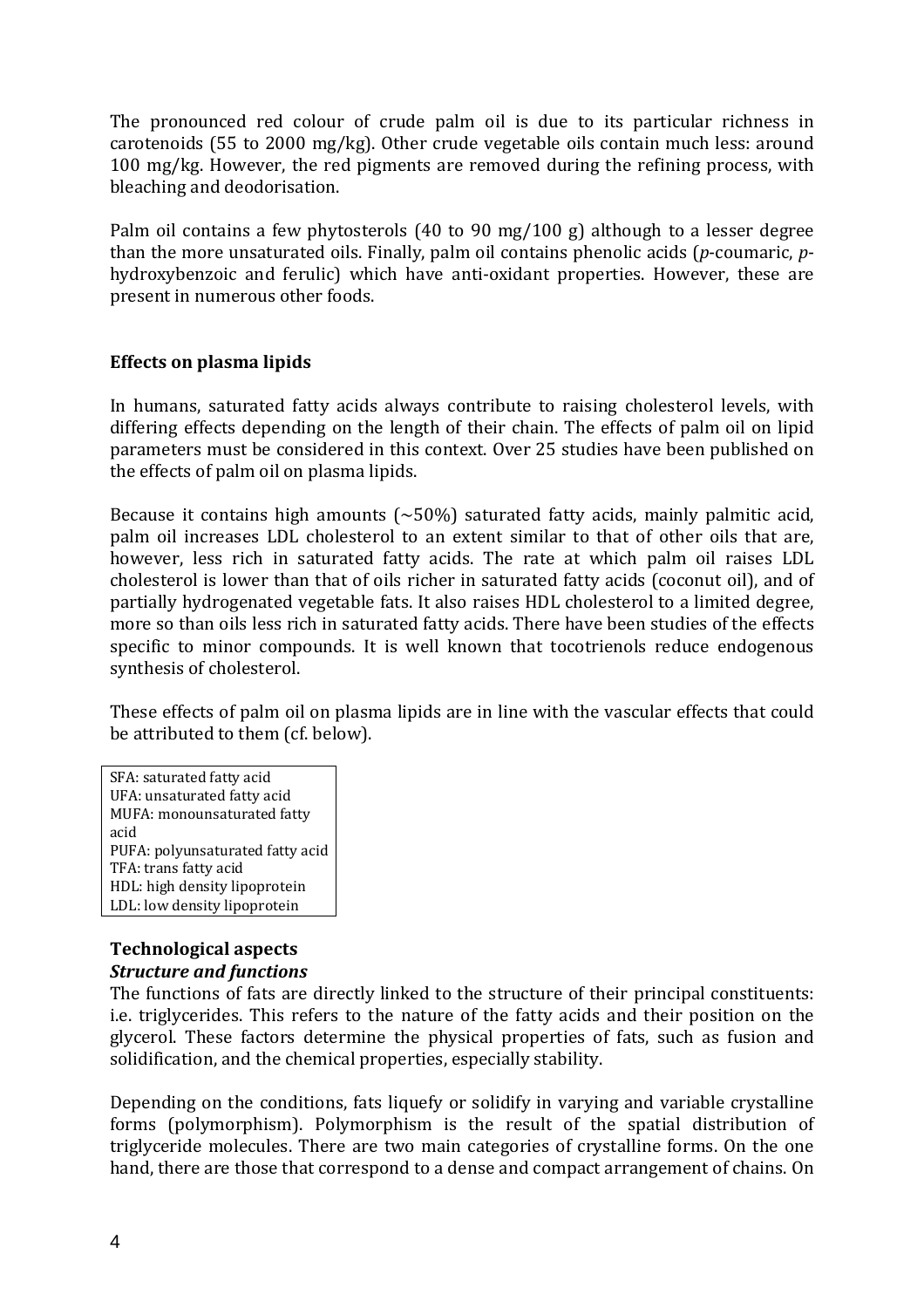the other hand, there are those associated with a more loose arrangement. The more compact forms are generally the more stable (Cansell, 2005).

This polymorphism directly influences the rheological properties.3 The hardness, or consistency, of a fat depends on:

- its composition in fatty acids; from the more solid to the more fluid: saturated (SFA) > trans monounsaturated (TFA) > cis monounsaturated (MUFA) > polyunsaturated (PUFA);
- its triglyceride structure which influences the level of polymorphism in the solid state;
- conditions involved in its culinary or industrial use: temperature and thermal history (cooling rate and, consequently, crystallization), mechanical performance (agitation, pressure and shearing during crystallization).

As such, vegetable oils that are liquid at room temperature (melting at temperatures below 15°C) contain a maximum of 15% saturated fatty acids. Vegetable oils that have a saturated fatty acid content of around 50% (palm), or over 80% (palm kernel, copra) are semi-liquid or solid at room temperature. This means that they melt at temperatures of between approximately 20 to 30°C (semi-liquid), or above 30°C (solid). These characteristics give the aforesaid vegetable fats properties that affect the flavour of the finished products. The texture of such products may be soft, hard or crisp. This is largely a result of the fat used.

The fats used in numerous food products may be hard or semi-liquid at storage and utilization temperatures: a characteristic that affects the rheological properties and texture of the finished products. This function of fats differs depending on whether they are found in continuous phase or dispersed. This might be in the form of water-in-oil emulsions such as butter and margarine, or oil-in-water types such as mayonnaise, icecreams or creme chantilly (Cansell, 2005).

Resistance to oxidation is also dependent on fatty acid composition and, to a secondary degree, on the triglyceride structure. Sensitivity to oxidation is directly linked to the degree of unsaturation (Morin et al., 2012). The vegetable fats that are richest in saturated fatty acids offer very high resistance to oxidation: they do not become rancid quickly; and to heat treatments: they are stable in cooking and frying.

### *Processing methods and extending functionalities*

Methods for processing fats have two main purposes:

- fulfilling a practical need for hard (solid) fats for their aforementioned properties required for texturing through crystallization;

- improving stability in terms of oxidative and thermo-oxidative alterations for different applications.

There are three permitted processing methods in food production: hydrogenation, fractionation and interesterification.

Hydrogenation is a chemical transformation. The objective is to solidify vegetable oil, through treatment with hydrogen, transforming unsaturated FA into SFA. Hydrogenation can be partial or total. Depending on the conditions in place, partial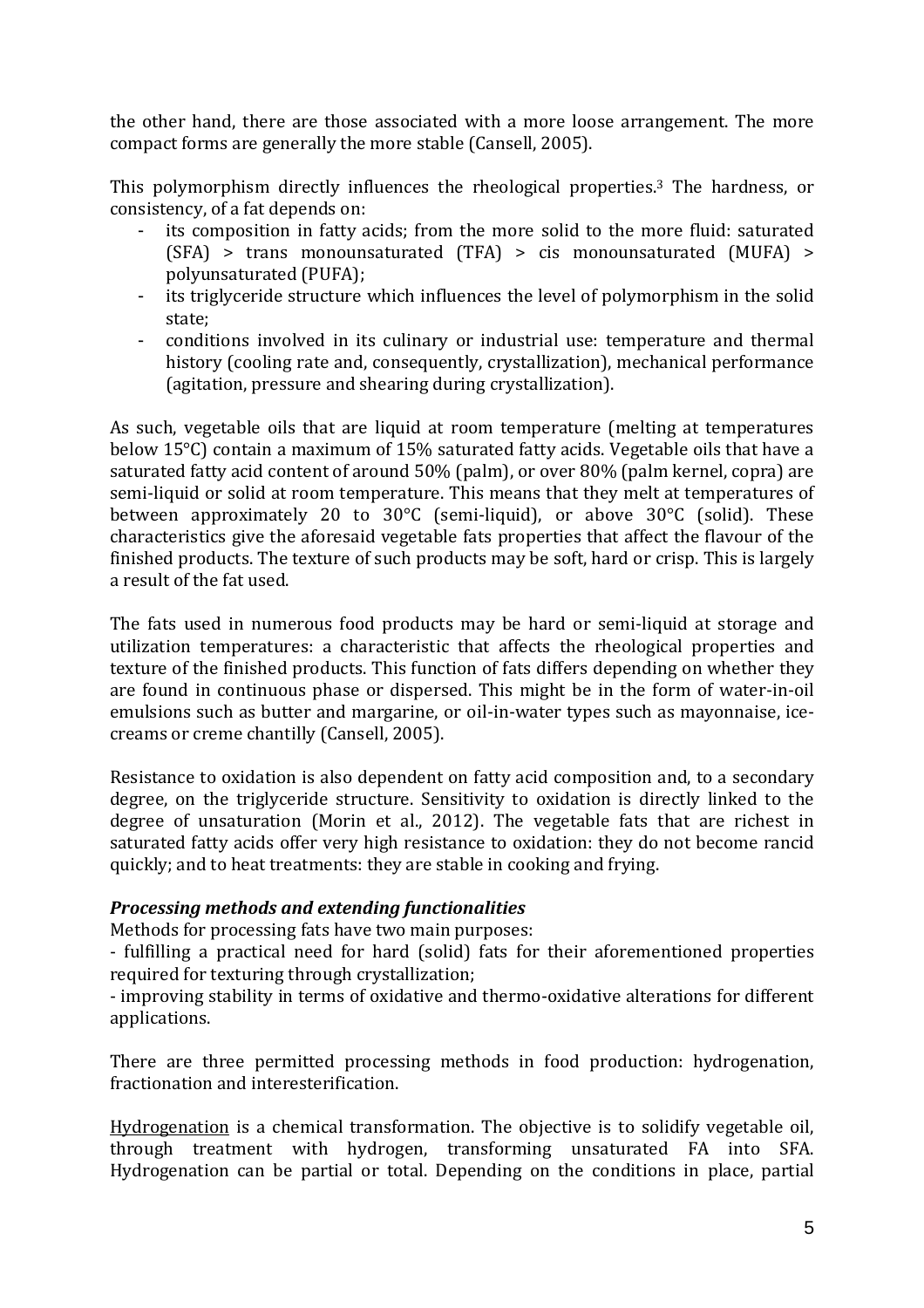hydrogenation is accompanied by the formation, to greater or lesser degree, of trans fatty acids (TFA), mainly monounsaturated. If the reaction is brought to completion (total hydrogenation), all the unsaturated fatty acids are transformed into SFA and the fat no longer contains TFA.

Owing to the cardiovascular risks associated with excessive consumption of TFA, implementation of alternative technological solutions began at the end of the 1990s. One of these is using palm oil. The aim is to minimize, or reduce to zero, the trans fatty acid content of products. Today, in France, levels of TFA consumption are below the limit recommended by the French food safety agency (ANSES), i.e. 2% of total energy input. At the time of writing, partial hydrogenation technology is in clear decline in the food sector.

Fractionation is a physical process that consists of crystallizing the triglycerides richest in SFA in a fat using a cooling process based on an established gradient. The process allows the separation of a solid fraction, stearin, from a liquid fraction, olein, that does not crystallize in the given temperature conditions. The tocopherols and tocotrienols are found largely concentrated in the olein fraction.

Interesterification is a transformation with the objective of altering the rheological properties of fats by changing the structure of their triglycerides. The resulting product has the same fatty acid composition as the original fat, except where the interesterification process is conducted across two different oils. However, there is alteration of the proportions of hard and liquid fat at a given temperature.

It is therefore technically possible to respond to the need for a 'solid function' and the objective of stability through appropriate choice of primary materials: liquid or semiliquid oils, hard fats etc. The combination of several methods makes it possible to avoid creating trans fatty acids. These include total hydrogenation, fractionation and interesterification (Kellens, 1998; Van Duijn, 2000 and 2005; Morin, 2007).

### *The case of palm oil*

The fatty acid composition of palm oil (Table 1) and the structure of its triglycerides (Figure 1) give it quite specific functional characteristics such as stability and solidity. It is generally well adapted in the light of the concerns that arose at the start of the 2000s and the search for alternative fats containing little or no TFA.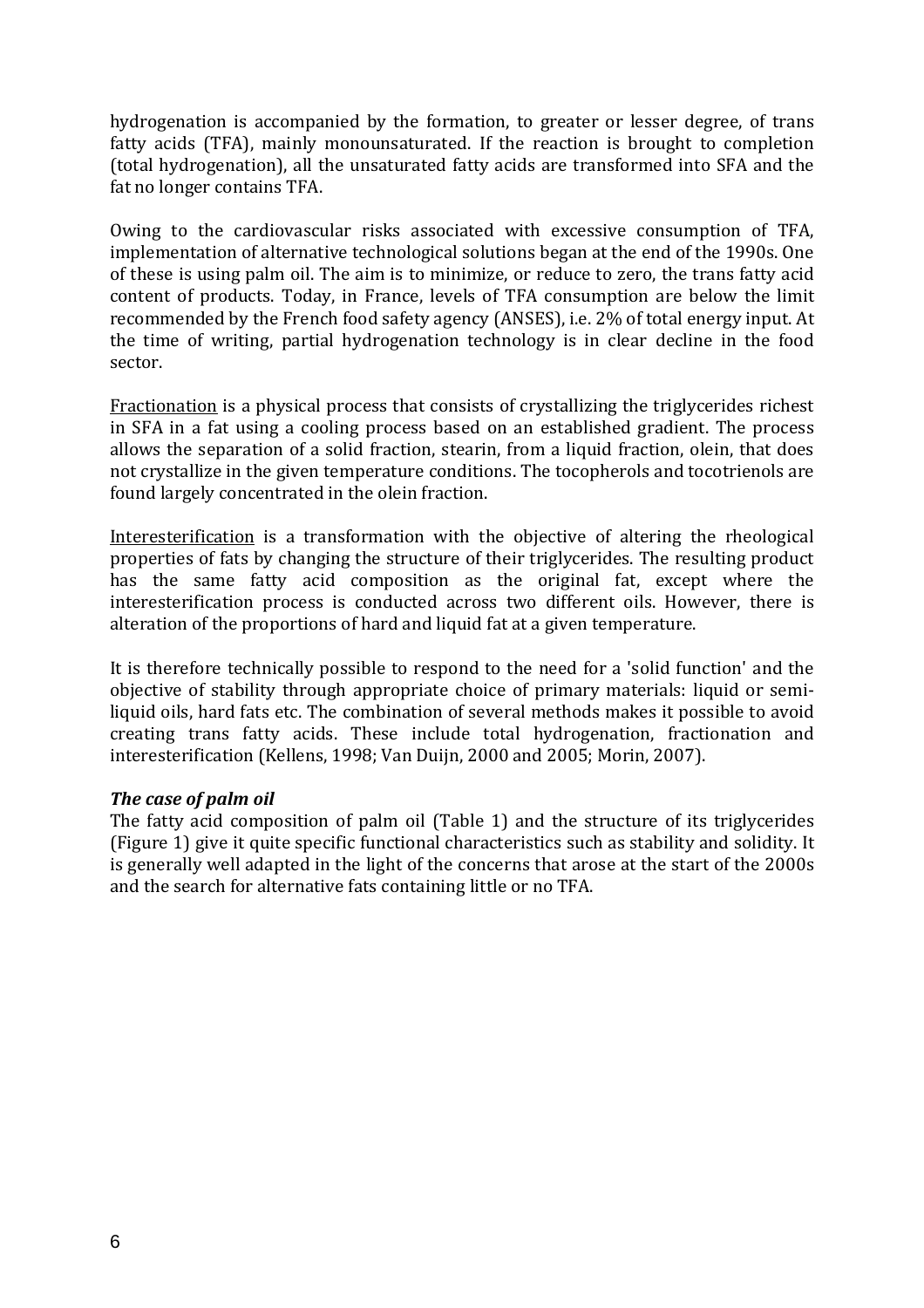

**Figure 1: Fractionation of palm oil - Composition of triglycerides and comparative characteristics of solid contents according to temperature for the starter oil and liquid and solid fractions (80% olein and 20% stearin) obtained by crystallization at 28°C.**

Key: P = palmitic acid; O = oleic acid;  $P_f$  = fusion point; II = iodine index (Morin *et al*, 2012)

Furthermore, palm oil ( $P_f$ : 36-38 $^{\circ}$ C), by its composition, is especially adapted to fractionation that produces an olein ( $(P_f: 19-21^{\circ}C)$  and a stearin ( $P_f: 50-55^{\circ}C$ ). It is even possible to refractionate these initial fractions in order to produce a range of fractions with fusion points spanning between under 20<sup>o</sup>C (super olein) and over 50<sup>o</sup>C (hard stearin), although with much weaker yields for these sub-fractions.

Figure 1 shows the hard fat contents according to temperature, fusion points and levels of unsaturation for palm oil and its first two fractions.

### **Regulatory aspects - labelling**

Regulatory provisions regarding labelling have been in development since the publication of the European regulation on 'provision of food information to consumers'<sup>4</sup> on 22 November 2011. The general provisions of the regulation will come into force on 13 December 2014. The nutrition declaration will not become mandatory on prepackaged food products until after 13 December 2016.

Before then, and until the established temporary measures come to an end, lists of ingredients in food items may use the following designations: 'Vegetable oil [or fat]'. An indication of the specific vegetable origin of oil(s) may also be included. The use of oil (or fat) processed by hydrogenation must be indicated by the descriptive term 'hydrogenated'.

Nutrition labelling is only compulsory where a nutrition or health claim is made regarding one of the constituents of the food product.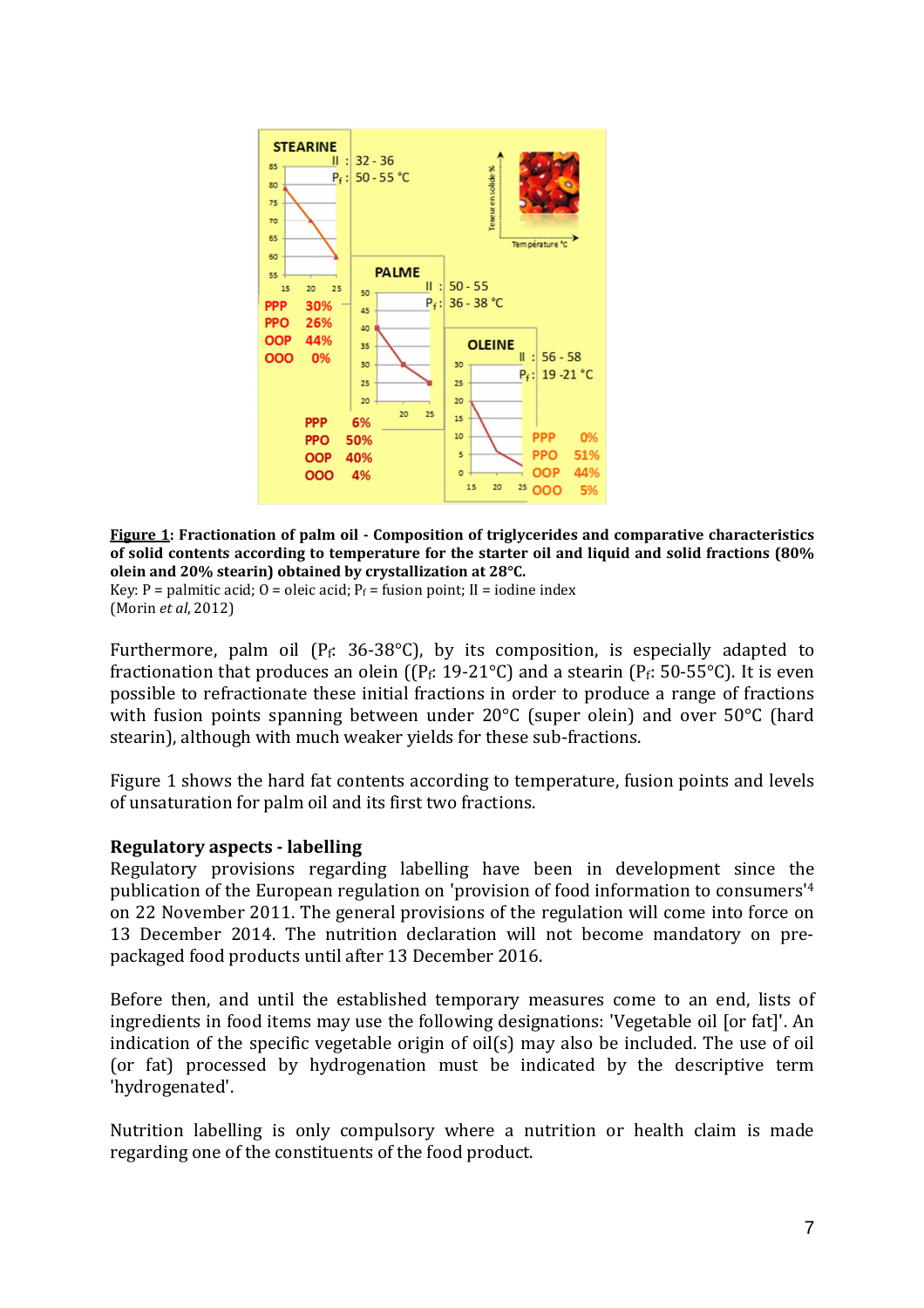In practice, generic terms such as 'vegetable fat' are more frequently used than specific details of the oils or fats used in the composition of a product. This is largely due to fluctuations in supply that necessitate temporary adjustments to the composition. Such adjustments are incompatible with the time constraints involved in making alterations to labels.

Very occasionally, the use of hydrogenated oil is accompanied by the specification 'totally' or 'partially'. This gives an indirect indication of the possible presence of TFA in the case of partial hydrogenation. Certain sectors, margarine manufacture especially, have chosen to indicate the quantity of TFA (voluntary labelling).

### **Environmental aspects**

# *An exceptional source of oil*

The oil palm produces exceptional oil yields: an average of 3.5 tonnes per hectare. In the most productive Indonesian plantations, yields are over 6 tonnes per hectare. They are reaching over 10 tonnes per hectare in the most successful genetic trials being conducted by Cirad, the French agency for agricultural development. As such, oil palm cultivation supplies 39 % of world vegetable oil production while occupying only 7 % of the agricultural surface area dedicated to oil crops. This is much smaller than the share dedicated to soya (61 %), rape (18 %) and sunflower (14 %). Palm oil has the lowest production costs of vegetable oils, less than 20 % of the costs of soya.

# *A delicate cohabitation*

The biology of the oil palm requires an exclusively intertropical distribution. This necessarily implies cohabitation with the last biodiversity hotspots of the world: the Congo Basin, the Amazon Basin and Borneo.

This delicate cohabitation also affects other large-scale oil producing crops. In the same way, soya cultivation must also deal with serious environmental constraints. This is especially true in Brazil where productive surface areas have increased from 1.7 to 21.7 million hectares in scarcely 40 years.

Deforestation causes problems both for the preservation of biodiversity and for the rights of indigenous peoples. However, palm plantations and deforestation are not necessarily related. Public authorities award concessions to forestry companies that exploit the timber. Deforested areas are then left uncultivated. Consequently, they develop into secondary forests or savannahs. Alternatively, they are transformed into cultivated land. Between 1990 and 2005, 21 million hectares of primary forest disappeared in Indonesia. Of these, only 3 million hectares were used for palm plantations. Since 2005, new plantations have been the reason for, on average, 10 % of the deforestation recorded in Indonesia and Malaysia (FAO, 2010). Nevertheless, between 1990 and 2005, over 50 % of the expansion of palm plantations in these two countries took place at the expense of forests and, occasionally, peat bogs (Koh & Wilcove, 2008; Gibbs et al*.*, 2010).

The tensions in this direct relationship are generally aggravated in new pioneer fronts such as Borneo. There, around 30 % of the primary forests felled have been turned over to oil palm (Carlson et al., 2012).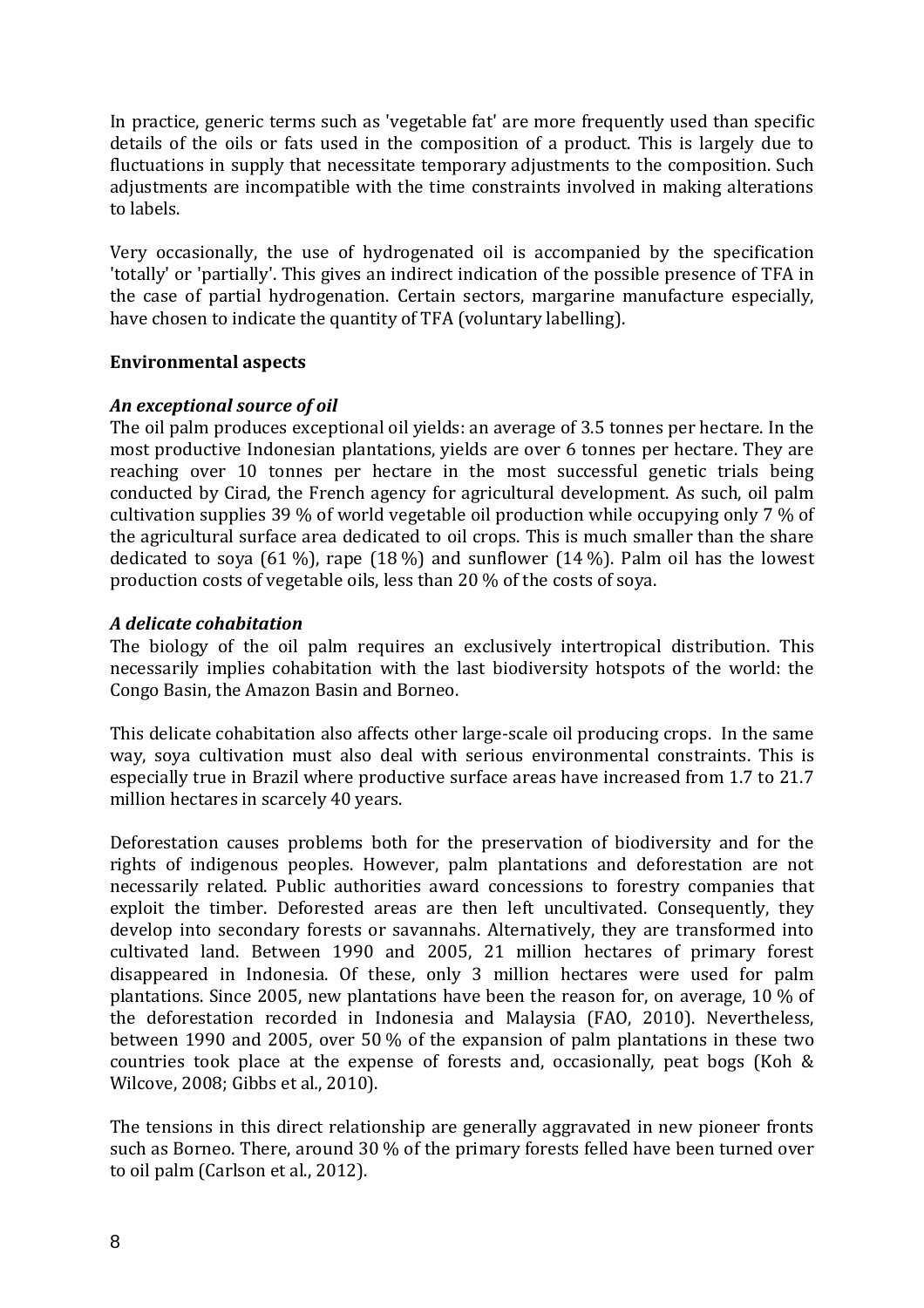The vast plantation programmes underway in Africa also pose a growing threat to forests (WWF, 2011). Countries involved include Liberia, Angola, Gabon and Cameroon. In effect, a number of factors are leading large Asian companies to invest massively in Africa. These include the growing number of regulations governing the conversion of natural forests, the shortage of land, monitoring of large land acquisitions, and the hopes raised by the programme on Reducing Emissions from Deforestation and Forest Degradation (REDD) in large producer companies such as Malaysia and Indonesia (Hoyle & Levang, 2012).

### **Social aspects**

Oil palm cultivation can generate high, stable revenues. It can create a rural middle class lasting several generations. Few tropical primary materials have been able to do that, to date. As such, in Sumatra, Indonesia, the average income in a complete financial year of an oil palm plantation is as much as 2100 euros per hectare. This compares with only 200 euros for a rice plantation. The comparison of wages is even more striking. On an oil palm plantation, it is 36 euros per person, per day. Whereas in a paddy field it is 1.7 euros per person per day (Hoyle & Levang, 2012).

As with every other type of crop, the spread of oil palm plantations creates conflicts over land. These are exacerbated by the lack of land registries or specific land laws.

Exploitation of the oil palm depends on highly diversified crop systems. These range from family farming of a few hectares to the agro-industrial level of tens of thousands of hectares. Over half of the palm oil produced today comes from small farming operations: around 3 million in number. It is estimated that there are 25 million Indonesians living indirectly from oil palm exploitation (WWF, 2011).

### **III - CONTROVERSIES**

### **Palm oil and health**

### *Saturated fatty acids, palm oil and cardiovascular risk*

The cardiovascular problems resulting from palm oil consumption are among the general concerns regarding the role of saturated fatty acids and the increase in LDL cholesterol that they produce. While cardiovascular risk is increased by a reduction in HDL cholesterol, the protective role of increased HDL has not been clearly demonstrated.

Older epidemiological and clinic studies show that cardiovascular risk increases with the consumption of saturated fatty acids (Kagan et al., 1974; Keys et al., 1986; Shekelle et al., 1981). However other, more recent, epidemiological studies show that this link is tenuous (Esrey et al., 1996; Hu et al., 1999) or non-existent (Boniface & Tefft, 2002). A meta-analysis of the prospective studies published in 2010 did not reveal a statistically significant relationship between saturated fatty acids and risk of coronary heart disease or stroke (Siri-Tarino et al., 2010). However, this study was criticized in the editorial of the journal that published it (*American Journal of Clinical Nutrition*). In the case of intervention studies involving a reduction in saturated fatty acid intake, the results are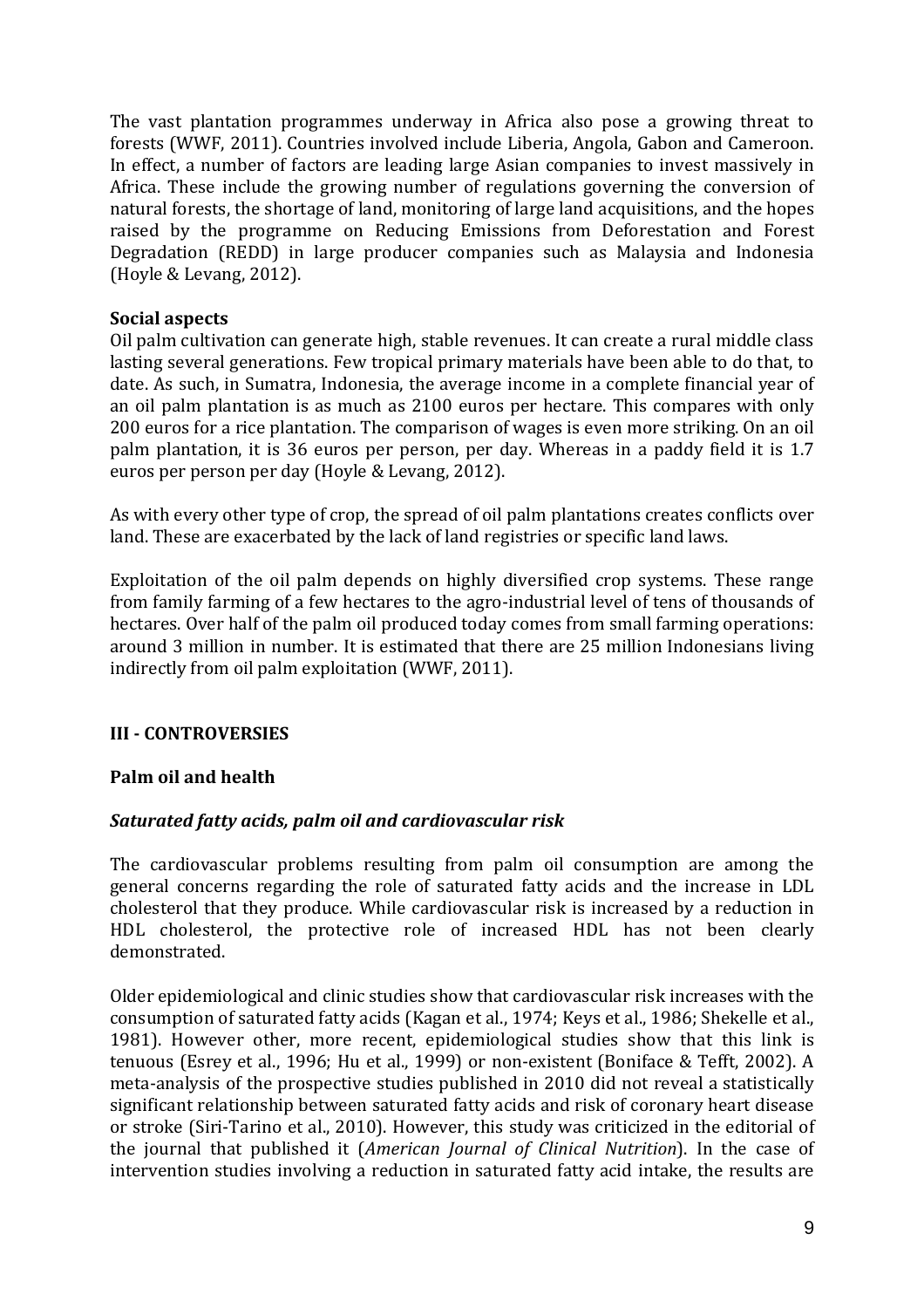negative, neutral or positive depending on the study in question. The results are difficult to interpret because the reduction in saturated fatty acid intake is always accompanied by an increase in polyunsaturated fatty acids, as in the Oslo study (Astrup et al., 2010). Meanwhile, studies that assessed substituting SFA with UFA show a reduction in risk (Mozaffarian et al., 2010; Mensink et al., 2003).

The link between cardiovascular diseases and consumption of saturated fatty acids is, however, subject to numerous conflicting factors. These include cholesterol intake, reliability of food data, consideration of other food fats, nature of dietary carbohydrates etc. This partially explains the conflicting results of the studies.

Only three epidemiological studies have attempted to consider the role of palm oil in the risk of cardiovascular disease (Zhang & Kesteloot, 2001; Kabagambe et al., 2005; Chen et al., 2011). These studies suggest an increased cardiovascular risk linked to the consumption of palm oil in cooking. However, their results provide little in the way of information for the population of France where palm oil is not used in cooking.

Overall, an excess of saturated fatty acids is undesirable as, in addition to its effect of raising cholesterol levels, it can have a pro-inflammatory effect and significantly reduce insulin sensitivity (Walrand et al*.*, 2010). In May 2011, ANSES updated its recommended daily allowances for fatty acids. It now recommends limiting them to 12 % of total energy intake, i.e. 27 g a day for an allowance of 2000 calories. For the fatty acids with the highest effects on cholesterol rates, including palmitic acid, the recommendation is 8%.

### *Replacing palm oil: advantage or inconvenience?*

Replacing palm oil could be a negative option if it leads to an increase in trans fatty acid intake. This would happen if partially hydrogenated vegetable fats, which are sources of trans fats, were used in place of palm oil. In effect, intakes of more than 2 % trans fatty acids that result from technological processes raise LDL cholesterol levels and lower those of HDL cholesterol. They are also associated with increased cardiovascular risk. This has been shown by almost all the observation and intervention studies. Reducing trans fatty acids in food products means looking to other, equivalent technologies. These include the use of palm oil or a combination of processing methods.

This use of palm oil or other fats should only occur in the context of possible substitution. It is not desirable to raise the saturated fatty acid intake of the French people as it is already in excess of the recommended daily allowance. It is a question of replacing palm oil, where technological constraints allow, with oil that is suitably resistant in cooking, for example. Palm oil should only be used when no other oil would be as good.

It should be remembered that the average palm oil consumption remains low in France. During the last decade, it has been fluctuating between 1 and 2 kg per person per year. In 2009, estimates for consumption were made on the basis of quantities of palm oil used in processed food products. According to figures from the French Ministry of Agriculture from 2010, there were 130,000 tonnes of palm oil used in processed food products per year, 31% of them imports. Consumption of palm oil was estimated at 5.5g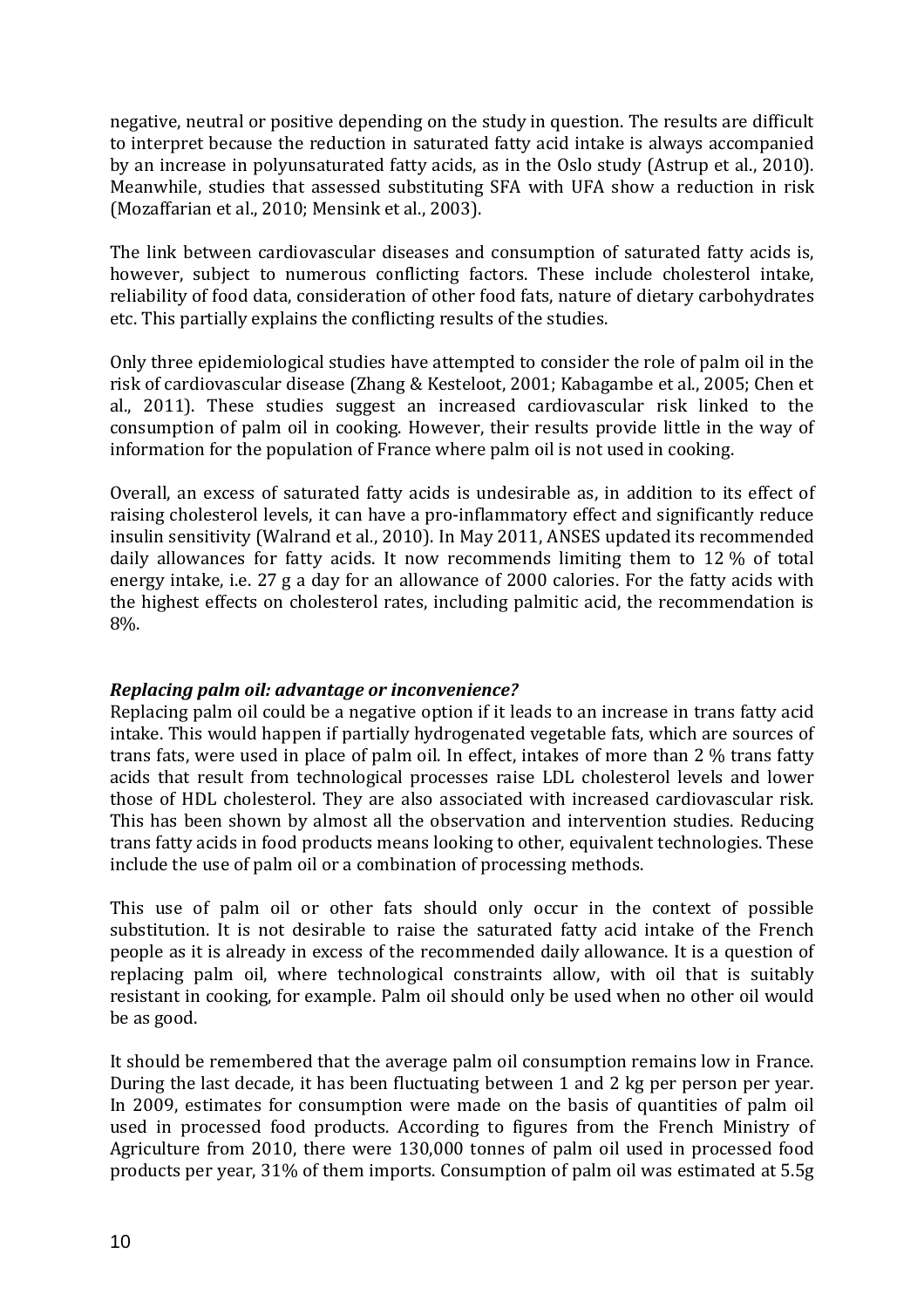per person per day or 2kg per person per year. This is around 6% of total fat consumption in adults aged 18 to 79 (Inca2 Study). Apparent average consumption5 of saturated fatty acids from palm oil is estimated at around 2.7g per person, per day. This is an over-estimation when compared to real consumption with adjustment for losses. The figure 2.7g represents 10% of recommended saturated fatty acid intake for an allowance of 2000kcal. These figures are estimates based on a hypothetical balance between import and export of finished products containing palm oil. There are no data for consumption that demonstrate the, probably significant, individual distribution of palm oil consumption among the French population.

In terms of nutrition, for fats and for other nutrients, it is important that sources should be as varied as possible. This enables consumers to achieve an optimal balance. Indeed, in France, this variety is a reality.

### **Palm oil and food technology**

The question of replacing palm oil with other fats must be addressed in terms of possibilities, impossibilities and compromise. In effect, much depends on the extent to which the texture of the finished product relies on the particular functional characteristics of palm oil. These characteristics include behaviour in crystallization and the ability to maintain solidity at a given temperature. These factors determine the level of suitability of the alternatives although the latter are not always satisfactory in nutritional terms. Those alternatives are just as awkward when it comes to reconciling the nutritional aspects with the sensory properties of the finished product. The nutritional aspects include reducing fat contents and replacing saturated fatty acids with unsaturated fats. The sensory properties should remain unchanged. This could necessitate modifications to production lines, at the very least.

### *Pleasing texture function*

Depending on the case, several options could be considered and selected according to need. These include the following.

- a) Using a substitute fat often a difficult option in terms of the supply chain, questions of tonnages and regularity, and functionality. Certain new varieties of conventional oils (not derived from GMOs) that are richer in saturated fatty acids are being studied or are in development. However the available quantities remain limited;
- b) Using fats processed:
	- by fractionation. There are limited resources beyond fractions of palm oil or fats of animal origin.
	- by interesterification and/or total hydrogenation;
- c) Formulation combining several of the options above;
- d) Reducing the palm oil content, favouring a certified sustainable supply, in combination with one or more of the options above;
- e) Using texturing agents, e.g. fibres, glycerides etc.

In order for one, or more, of these options to be selected, it is necessary to be aware of the limitations of introducing them into recipes, and in the quality of the finished product, i.e. in terms of sensory characteristics and keeping qualities. The situations will be different depending on whether it is a case of altering the recipe of a product that is already on sale, or developing a new product for which there is no 'point of reference'.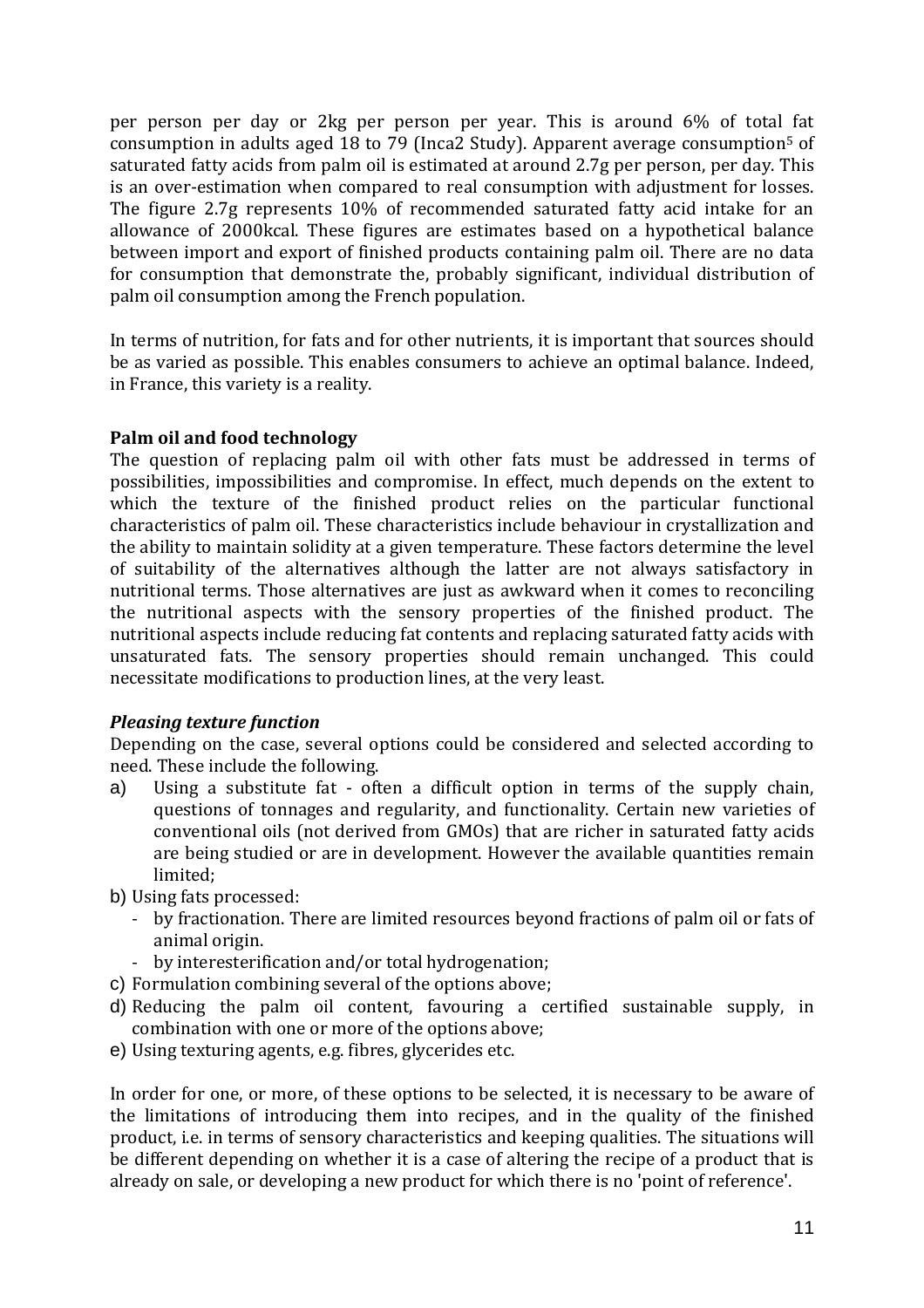Solutions often belong to a process of nutritional optimization that involves reducing saturated fatty acids or fat content. It has been possible to implement some such solutions for certain applications in biscuit production. However, puff pastry products remain more difficult to reformulate in this context.

# *The less crucial 'solidity' function*

Where recipes and methods allow, solutions are implemented. Again, they may belong to a wider context of reducing SFA intake. This has happened in the case of oils for frying, both in the food industry and in non-domestic catering. Here, oils rich in oleic acid have proved very satisfactory alternatives in terms of stability, an important criterion for this use. Such oils include varieties of sunflower oil and now rapeseed.

# **Palm oil and information for consumers**

Current regulatory provisions on labelling (see p. 7) mean that, where the designation 'vegetable oil or fat' occurs, the plant of origin of the oils is not generally specified in the list of ingredients. This gives rise to a lack of clarity highlighted by consumers' associations.

The development of labelling regulations, being gradually implemented between now and 2014, provides some responses to these concerns.

- The new regulations specify that, in the case of blends of refined vegetable oils or fats, use of the generic terms 'vegetable oils' or 'vegetable fats', still permitted, shall be accompanied by a list of the specific origins and, possibly, supplemented by the statement 'in variable proportion'.
- Even in the absence of nutrition claims, as of December 2016, nutrition information will be obligatory. It will include seven basic indications, among them fat content including saturated fatty acids. Mono- and polyunsaturated fats especially will be included on a voluntary basis.
- As they are not part of the regulatory nutrition declaration, indications of TFA contents will no longer be possible: neither compulsorily nor voluntarily. Nevertheless, TFA contents will shortly be subject to an impact study and, subsequently, a report by the European Commission.
- The indication of hydrogenated oil (or fat) will have to specify 'wholly' or 'partially'. This will be more precise than at present and obligatory.

### **Palm oil and social and environmental impacts**

When properly planned by governments and implemented by cultivators, oil palm development results in strong economic development for the regions concerned, and a significant reduction in rural poverty. Poorly managed, the increase in plantations risks resulting in the disappearance of high conservation value forests (HCVF). This has negative impacts on local populations and on the environment.

The implementation of new plantation projects, especially in Africa, offers governments and all stakeholders the opportunity to develop a shared strategy. This strategy should be able to guide the rapid expansion and sustainable development of the sector. Consultation among all the actors would involve: government, companies, national centres for agricultural research, local communities, and national and international NGOs. Consultation must be based on the available international standards. These are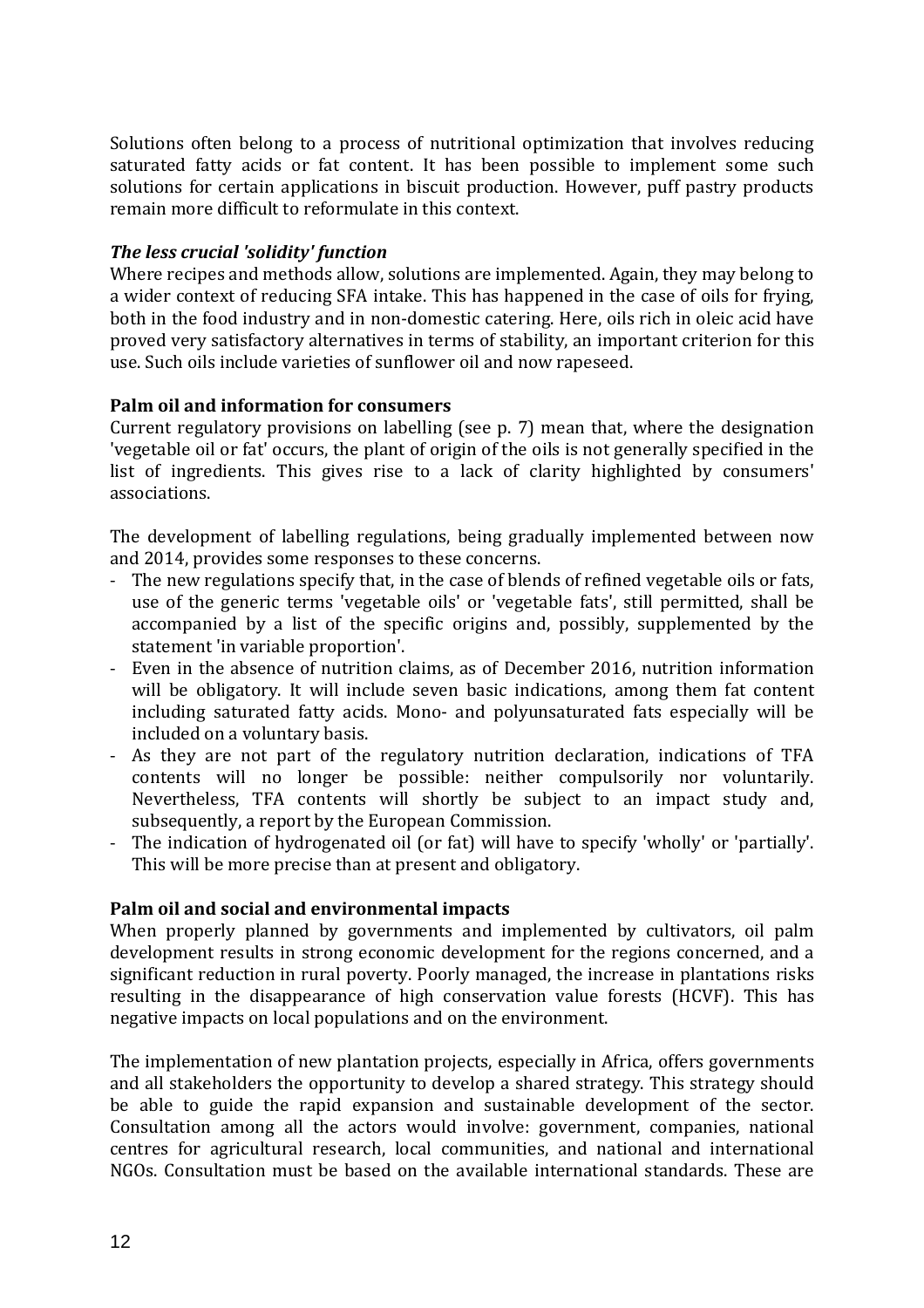ISO 9000 for governance and quality control; ISO 14000 for respect for the environment; and ISO 26000 for social responsibility. The standards developed by the Roundtable on Sustainable Palm Oil (RSPO) must also be included, see below.

From now on, all sustainable expansion strategies in the sector must include:

- o ecological intensification of existing plantations;
- o conservation of biodiversity and the permanent forest estate;
- o controlled application of the RSPO principles and criteria;
- o small-scale cultivators involved in the development of agro-industrial complexes, either through the implementation of production contracts or through support measures for family farming;
- o respect for local communities, gaining their prior, freely given, consent, and widespread communication regarding all developments of new plantations;
- o study of land law and respect for regulations pertaining to the acquisition of land.

# *Land planning*

High value conservation forests are identified and surrounded by buffer zones including areas of agro-forestry alongside plantations. These allow a reasonable level of human activity: subsistence crops, fruit trees, rubber, medicinal plants and even ecotourism. This practice makes it possible to avoid drastic losses in biodiversity caused by the opening of agricultural zones directly bordering primary forest. The cultivation of oil palm is then integrated into land planning in consultation with local populations (Koh et al., 2009).

### *Ecological intensification*

Areas already planted with palm trees often fall far short of returning the expected yields. It is therefore important to maximize palm plantation operations while ensuring minimum environmental impact. The first requirement of ecological intensification of productivity is for all cultivators, both on family farms and industrial plantations, to have access to selected seeds. It also depends on the implementation of a regulated fertilization programme. This is not only for economic reasons, fertilization currently represents 60% of palm plantation running costs, but is also a question of respecting people and the environment. The challenge is to optimize the effect of inputs, mineral or organic, so that they bring maximum benefit to the plant through regulated and reasonable applications. This will avoid surpluses ending up in groundwater or surface water.

The use of pesticides in oil palm culture can be reduced to minimum applications of herbicides in young plantations in order to limit the growth of cover plants and to create pathways for harvesting. To date, there has been no serious palm disease that did not have an organic solution.

Ecological intensification of oil palm culture is limited by the biological constraints of the plant itself. These make it difficult to mechanize cultivation. As such, it is labour intensive. Oil extraction must occur without delay, otherwise physical and chemical properties are lost. The extraction process therefore requires an effective collection network and sound organization of storage tanks around extraction plants.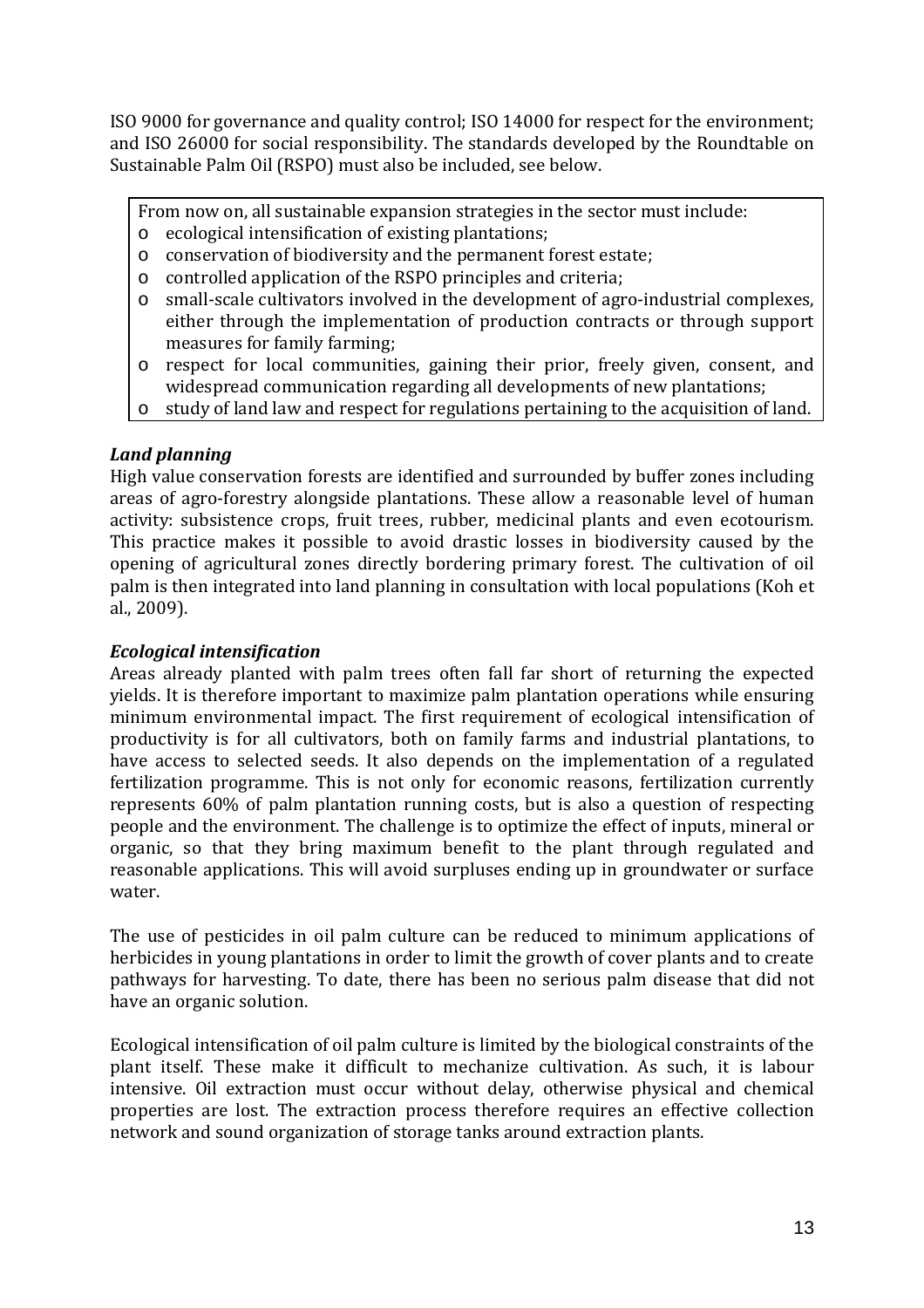There have been significant efforts to compost waste products and recycle the byproducts of oil production. Treatment of the latter produces methane, a gas with a serious greenhouse effect, which is now being used to produce biogas.

### *Certification of plantations*

The Roundtable on Sustainable Palm Oil (RSPO) is a multi-actor international initiative for the certification and promotion of sustainable palm oil. The initiative has been running since 2008.<sup>6</sup>

Today, 1.3 million hectares of plantations are RSPO certified. That is around 10 % of the cultivated surface area.

A study has just been conducted on the indirect effects of RSPO certification (WWF, 2012a). It clearly demonstrates the benefits for cultivators. These go beyond the simple bonus on the purchase price of certified oil.

Nevertheless, RSPO certification is still a long way from meeting its objectives. The success of this process will only be apparent in the long term. Demand for certified sustainable palm oil (CSPO) is less than the supply. This can largely be explained by the impossibility of organizing a segregated distribution chain that would guarantee buyers of palm oil derivative products (palm olein and stearin) that they were getting certified products. As a consequence, 52 % of CSPO is put on the market as conventional oil.

Transport constitutes the weak link in the logistical chain, given the difficulty of organizing segregated areas for certified and non-certified products on board ships. This is a problem for which technical solutions must be found.

The RSPO has recently launched an in-depth review of its principles and criteria. It is necessary to adapt these to the specific constraints of small-scale plantations. The Roundtable is making efforts to build better links with those stakeholders that are still under-represented. These include governments; importers from the South such as China, India and Pakistan; small-scale cultivators; and research centres. The RSPO must ensure that a significant part of the responsibility falls to governments. It is they who are ultimately in charge of legislating and ensuring the application of laws covering sustainability criteria. The latter include moratoria on forest exploitation, compulsory standards and land concessions. The RSPO initiative depends on the consensus of all its members voluntarily accepting its principles and criteria. It is considered to have little binding power and, as such, to be largely inefficient. This is particularly true of its capacity to protect forests and limit emissions of greenhouse gases (Laurence et al., 2010; Angerand, 2011). Compulsory national standards have recently appeared, including the Indonesian Sustainable Palm Oil and Malaysian Sustainable Palm Oil standards. This is a sign of successful ownership of the certification process. However, it also signals a need to provide national regulations that are no longer optional but henceforth compulsory.

Investors also have a key role to play (WWF, 2012b) in the sustainable development of the distribution chain. They could make their support dependent on the consideration of governance issues. These would include respect for social and environmental standards and for the RSPO certification status of their beneficiaries.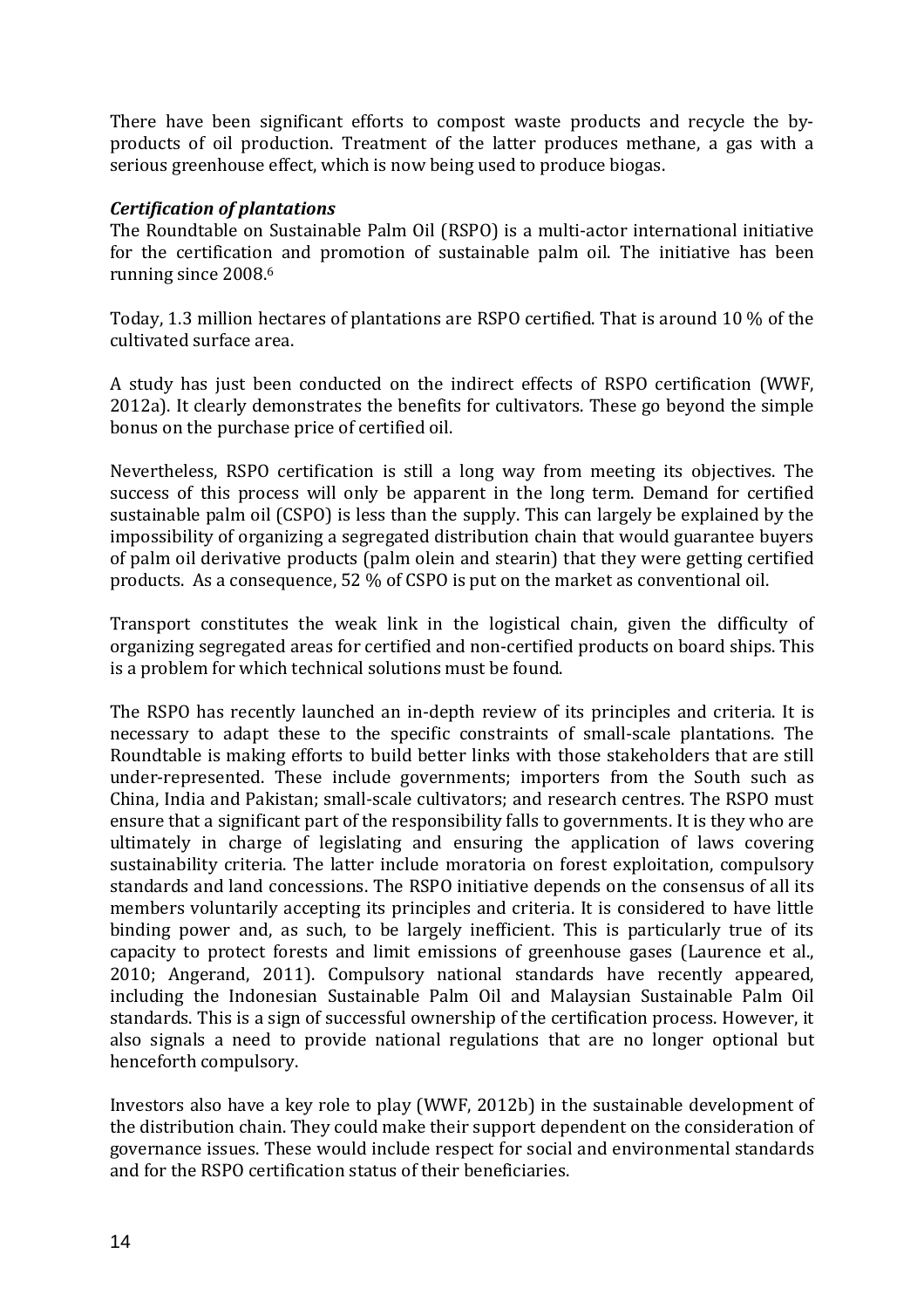### *Research underway*

Systems for assessing and certifying oil palm plantations must be robust and accepted by all stakeholders. They must therefore be based on sound scientific foundations. The interpretation of the RSPO principles and criteria addresses numerous questions currently being studied. As such, several collaborative projects now underway are dedicated to understanding the biological, agro-ecological and social foundations for the sustainability of oil palm cultivation. In particular, there is the question of understanding the ecosystems and the impact of plantations (Project SAFE Sime Darby, Imperial College London). Another question is that of creating robust, common agrienvironmental indicators (Réseau PalmiNet, Cirad and partners). A further issue is that of characterizing the various oil palm cultivation systems and their environmental, social and economic impacts (Project SPOP – INRA, IRD, Cifor, Cirad).

#### **IV - CONCLUSIONS**

#### **Conditions of palm oil use in France**

In certain countries of Africa, where palm oil is consumed in its crude state, it is the primary source of fat in the diet. There, it plays an essential role in the intakes of fats, energy and vitamins of adults and, especially, of children. In France, its nutritional role is completely different. Here it belongs to a context of excessive consumption of fats and especially saturated fatty acids. In addition, it is the solid fraction of palm oil (stearin), the part richest in saturated fatty acids that is mainly used. It is therefore appropriate to moderate its use. However, it is not necessary to aim to exclude it. Palm oil has technologically interesting characteristics. These allow a reduction in the use of partial hydrogenation of vegetable fats and, as such, in the presence of trans fatty acids.

The nutritional balance is understood as a food regime and not in terms of each food item. It is therefore from this perspective that palm oil must be understood in the overall context of fat consumption. In France, average consumption is 2 kg per person, per year. This level does not currently constitute a nutrition problem although it is a reminder of the need for a balanced diet.

In regulatory terms, developments are tending towards a compromise between consumer expectations of greater transparency and the limitations experienced by the food industry. Examples include nutrition information for each product and labelling for the specific origins of vegetable oils in the list of ingredients by the 2014 deadline.

### **The role of consumers in the North**

Western consumers are in a position to improve the sector by insisting that processors respect existing regulations on sustainability, and by encouraging them to do better. There are undeniable social and environmental advantages in adopting a strategy of encouraging the use of RSPO certified oil, or even oil subject to more demanding standards if available and verifiable.

Eradication strategies, if it were necessary to implement them fully, could turn out to be wholly counterproductive. In effect, demand is met by countries of the South experiencing strong economic and demographic growth. Withdrawing the 17% market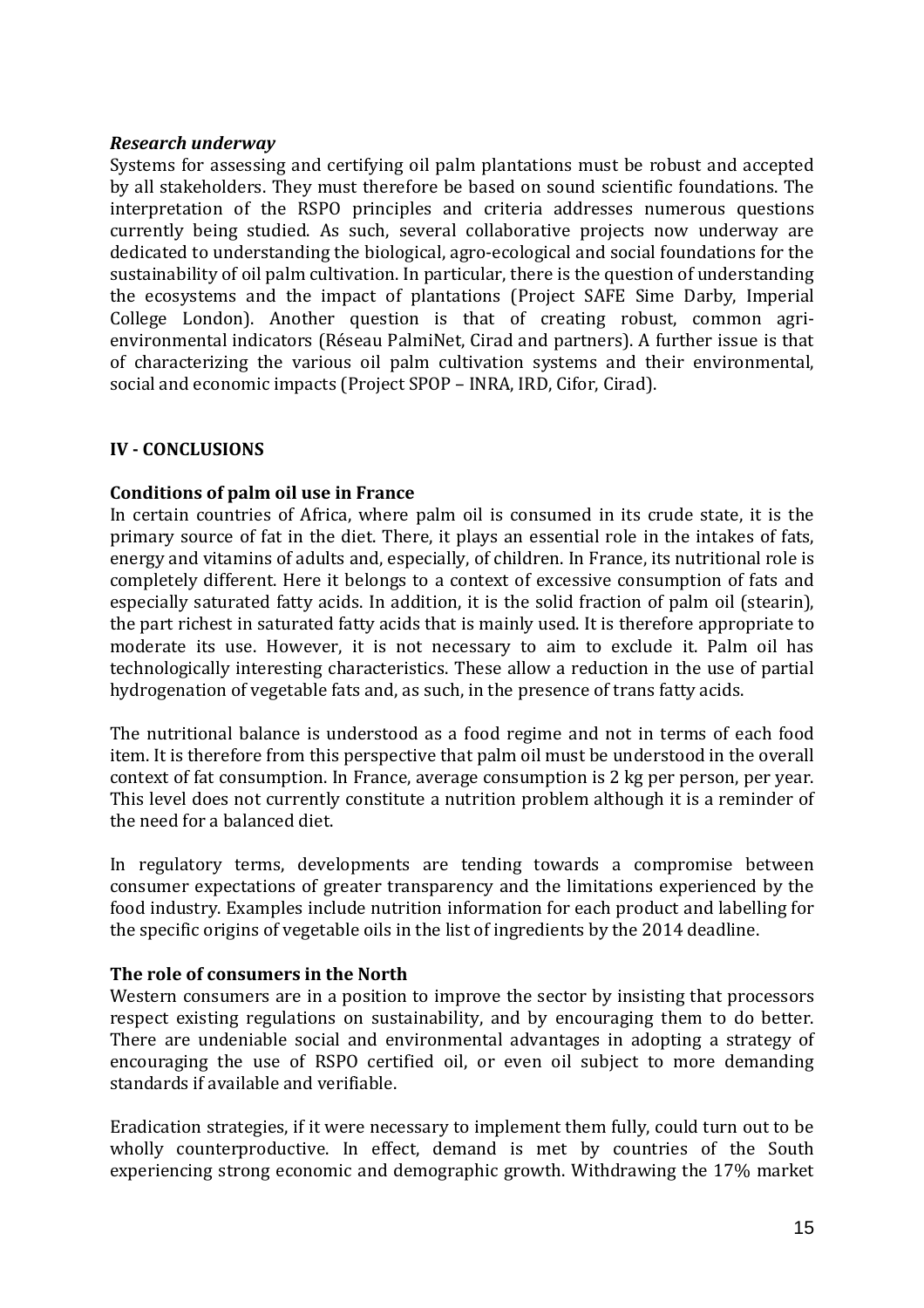share (if we include biofuels) destined to supply the North would remove every constraint associated with certification: such constraints do not apply in the markets of the South. This would create a risk of inflating the supply. As such, this would encourage the production of non-sustainable palm oil and of other vegetable oils that would not necessarily be any more ecologically acceptable.

In effect, yield levels of oil palms are 6 to 10 times greater on average that those of other oil-bearing crops. Therefore, replacing palm oil with other vegetable oils would require the use of larger agricultural surface areas for the production of equivalent tonnage. This would involve result in new environmental impacts associated with the conversion of natural ecosystems into cultivated lands.

> **\* \* \***

Finally, this multidisciplinary approach involves the nutritional, social and environmental aspects of the production and consumption of palm oil. As such, it shows that the need for palm oil can be considered to belong to the category of reasonable practices. The following would therefore be justified on scientific grounds:

- managing and organizing oil palm development, taking into account the agroecological, social and environmental questions affecting the South;
- creating certification processes based on sound scientific foundations and shared values;
- making every effort to ensure that certified palm oil represents as great a share possible of the total oil available on the market;
- taking steps so that the inclusion of palm oil is justified on a case by case basis by companies in the food industry sector, and that substitutions with other oils meet the criteria of optimum nutrition;
- taking steps so that current levels of palm oil consumption observed in France do not increase significantly;
- ensuring that consumers in the North have detailed information about the different aspects of palm oil production and consumption, in order to avoid a situation in which partial knowledge of these aspects led to initiatives being taken that would endanger efforts to organize the sector and limit its impacts.

**Report compiled by the Fonds français pour l'alimentation et la santé (French Fund for Food and Health)** 

**Initial written contribution by:** 

Dr Jean-Michel Lecerf, Service de Nutrition, Institut Pasteur de Lille (Nutrition Service, Pasteur Institute, Lille) Odile Morin, Communication scientifique et technique, (Scientific and Technical Communications) Iterg, Pessac Alain Rival, Correspondant Filière palmier à huile, Cirad, Montpellier (Oil Palm Sector Contact, Cirad, Montpellier)

**Scientific coordination:** Pr. Bernard Guy-Grand, Board Member

**'Multi-perspective' session**: 40 participants representing stakeholders and civil society

**Procedural supervision:** Scientific Board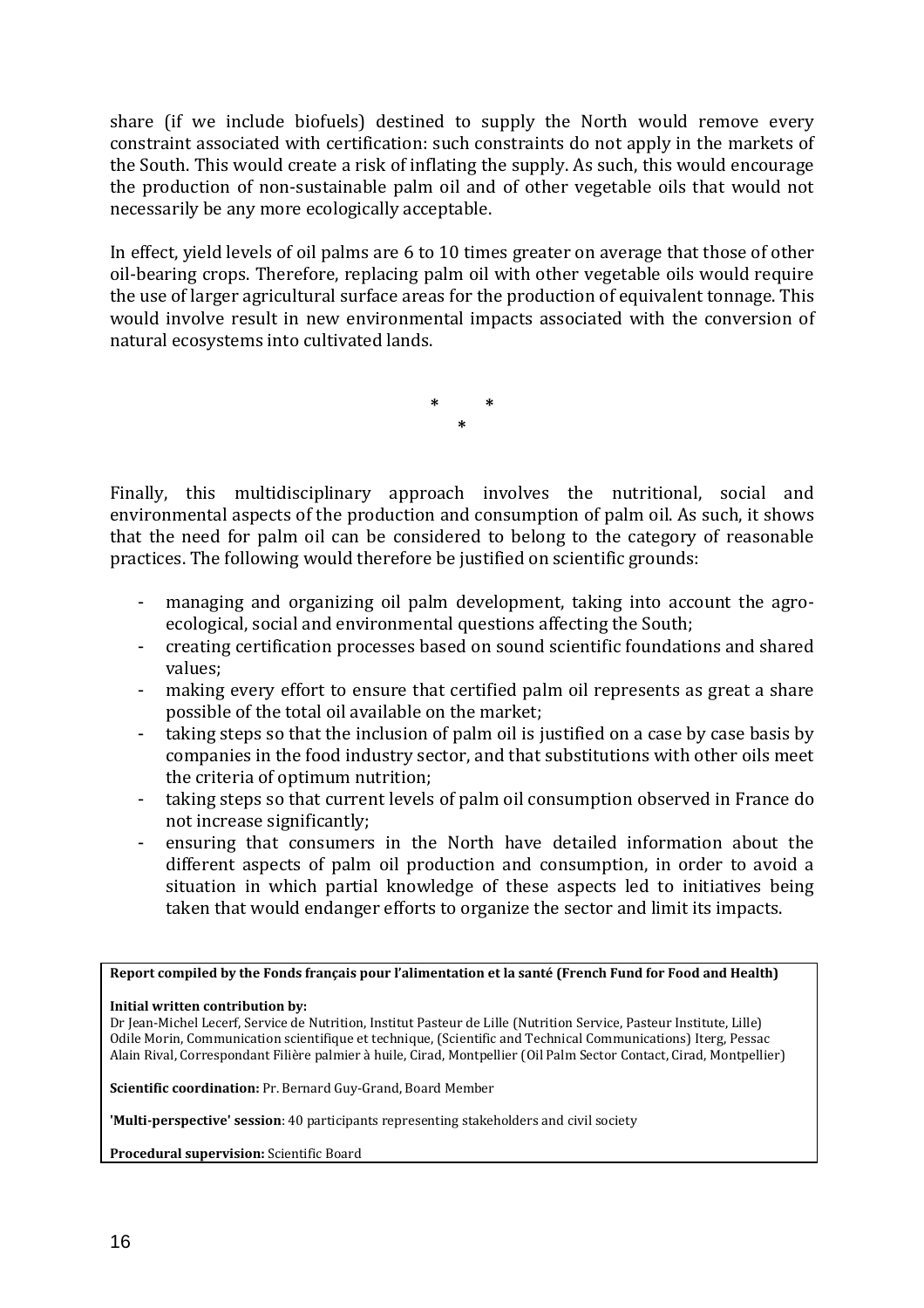#### **REFERENCES**

- Angerand S (2011). Arnaque à l'huile de palme durable : 12 questions pour comprendre les enjeux. *http://www.amisdelaterre.org/IMG/pdf/rapport\_arnaque\_huile\_de\_palme\_durable\_mai\_2011.pdf*
- ANSES (2011). Actualisation des apports nutritionnels conseillés pour les acides gras. Rapport d'expertise collective ANSES, May 2011, 323 pages.
- Astrup A, Dyerberg J, Elwood P, *et al*. (2011). The role of reducing intakes of saturated fat in the prevention of cardiovascular disease. Where does the evidence stand in 2010? *Am J Clin Nutr*, 93:684-688.
- Boniface DR, Tefft ME (2002). Dietary fats and 16-year coronary heart disease mortality in a cohort of men and women in Great Britain. *Eur J Clin Nutr*, 56:786-792.
- Cansell M (2005). Impact de la cristallisation des corps gras sur les propriétés de produits finis. *Oléagineux Corps gras Lipides – OCL*, 12(5-6):427-431.
- Carlson KM *et al*. (2012). Committed carbon emissions, deforestation, and community land conversion from oil palm plantation expansion in West Kalimantan, Indonesia. *PNAS*, 109(19):7559-7564. doi:10.1073/pnas.1200452109.
- Chen BK, Seligman B, Farquhar JW, Goldhaber-Fiebert JD (2011). Multi-country analysis of palm oil consumption and cardiovascular disease mortality for countries at different stages of economic development: 1980-1997. *Global Health*, 7:45.
- Corley RHV (2009). How much palm oil do we need? *Environmental Science & Policy*, 12:134–139.
- FAO (2010). Global Forest Resources Assessment 2010: Main Report (Food and Agric Org of the UN, Rome, Italy).
- Esrey KL, Joseph L, Grover SA (1996). Relationship between dietary intake and coronary heart disease mortality: lipid research clinics prevalence follow-up study. *J Clin Epidemiol*, 49:211-216.
- Gibbs *et al.* (2010). Tropical forests were the primary sources of new agricultural land in the 1980s and 1990s. *PNAS*, 1-6.
- Hoyle D, Levang P (2012). Le développement du palmier à huile au Cameroun. 16p.
- http://awsassets.panda.org/downloads/developpmentpalmierhuilecameroun.pdf
- Hu FB, Stampfer MJ, Manson JE, *et al*. (1999). Dietary saturated fats and their food sources in relation to the risk of coronary heart disease in women. *Am J Clin Nutr*, 70:1001-1008.
- Jacquemard JC (2011). *Le palmier à huile. Agricultures tropicales en poche*. Quae Editions, 240p.
- Kabagambe EK, Baylin A, Ascherio A, Campos H (2005). The type of oil used for cooking is associated with the risk of nonfatal acute myocardial infarction in Costa Rica. *J Nutr*, 135:2674-2679.
- Kagan A, Harris BR, Winkelstein WJ, *et al*. (1974). Epidemiologic studies of coronary heart disease and stroke in Japanese men living in Japan, Hawaii and California: demographic, physical, dietary and biochemical characteristics. *J Chronic Dis*, 27:345-364.
- Kellens M (1998). Etat des lieux et évaluation des procédés de modification des matières grasses par combinaison de l'hydrogénation, de l'interestérification et du fractionnement – 1ère partie. *Oléagineux Corps gras Lipides – OCL*, 5(5):384-391.
- Keys A, Menotti A, Karvonen MJ, *et al*. (1986). The diet and 15-year death rate in the seven countries study. *Am J Epidemiol,* 124:903-915.
- Koh L.P, Wilcove DS (2008). Is oil palm agriculture really destroying tropical biodiversity? *Conservation Letters*, 1: 60-64.
- Koh LP *et al.* (2009). Designer landscapes for sustainable biofuels. *Trends in Ecology & Evolution*, 24(8):431-438. *http://dx.doi.org/10.1016/j.tree.2009.03.012*
- Laurence WF *et al*. (2010). Improving the Performance of the Roundtable on Sustainable Palm Oil for Nature Conservation. *Conservation Biology* 24(2):1523-1739. *http://dx.doi.org/10.1111/j.1523-1739.2010.01448.x*
- Morin O (2007), Huiles végétales et margarines : évolution de la qualité Les solutions technologiques à la réduction des acides gras trans. *Cah Nutr Diét*, 42(5):247-253.
- Morin O, Pagès-Xatart-Parès X (2012)*,* Huiles et corps gras végétaux : ressources fonctionnelles et intérêt nutritionnel. *Oléagineux Corps gras Lipides – OCL*, 19(2):63-72.
- Mozaffarian D, Micha R, Wallace S (2010). Effects on Coronary Heat Disease of Increasing Polyunsaturated Fat in Place of Saturated Fat: A Systematic Review and Metaanalysis of Randomized Controlled Trials. *PLoS Med* 7(3): e1000252. *http://dx.doi.org/10.1371/journal.pmed.1000252*
- Shekelle RB, Shryock AM, Paul O, *et al.* (1981). Diet, serum cholesterol, and death from coronary heart disease. The western electric study. *N Engl J Med*, 304:65-70.